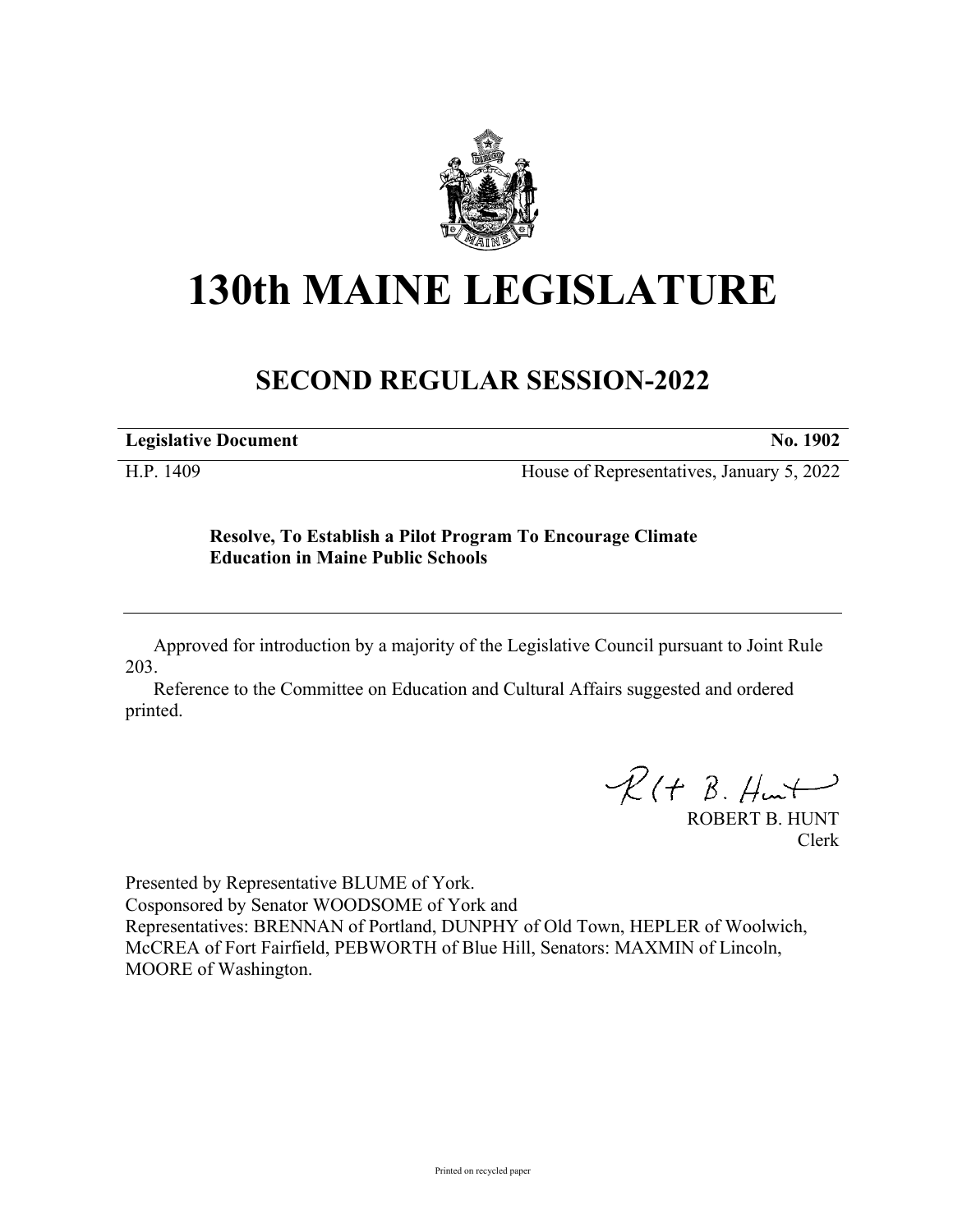1 **Sec. 1. Commissioner of Education to establish pilot program to provide**  2 **professional development grants for climate education. Resolved:** That the 3 Commissioner of Education, referred to in this resolve as "the commissioner," shall 4 establish the Climate Education Professional Development Pilot Program, referred to in 5 this resolve as "the pilot program," to provide grants for professional development for 6 educators on climate science and to support the preparation of courses on interdisciplinary 7 climate education for a period of 3 years.

8 **Sec. 2. Pilot program; administration. Resolved:** That the commissioner shall 9 administer the pilot program to assist school districts in partnering with nonprofit 10 community-based organizations to create and implement plans to provide teacher training 11 in next generation science standards and interdisciplinary climate education.

12 **Sec. 3. Grant awards. Resolved:** That grant awards under the pilot program must 13 be prioritized for schools and communities historically underserved by climate science 14 education. These schools and communities may include, but are not limited to, tribal 15 nations, including tribal schools, migrant students, schools with high populations of 16 students who receive free and reduced-price lunches, rural and remote schools, students in 17 alternative learning education environments, students of color, English language learner 18 students and students receiving special education services. When selecting and prioritizing 19 grant recipients, the commissioner may consider how an applicant has successfully 20 demonstrated student progress, achievement and understanding with respect to climate 21 science standards through the provision of professional development. The commissioner 22 shall establish standards and an application process for the professional development grants 23 in accordance with the priorities in this section.

24 **Sec. 4. Fund established. Resolved:** That the Climate Education Professional 25 Development Pilot Program Fund is established as a dedicated, nonlapsing fund within the 26 Department of Education for the purpose of receiving funds from the State and other 27 sources for the purposes of this resolve. The department shall use the funds received to 28 administer the pilot program and to award grants to support the purposes described in this 29 resolve. At the end of the pilot program or upon distribution of all the funds, the fund is 30 dissolved.

31 **Sec. 5. Transfer. Resolved:** That, notwithstanding any provision of law to the 32 contrary, the State Controller shall transfer \$3,000,000 from the unappropriated surplus of 33 the General Fund to the Climate Education Professional Development Pilot Program Fund, 34 Other Special Revenue Funds account within the Department of Education no later than 35 September 1, 2022 to support the pilot program.

36 **Sec. 6. Annual reports. Resolved:** That a recipient of a grant under the pilot 37 program shall report to the Department of Education annually for the duration of the grant.

38 **Sec. 7. Report to Legislature. Resolved:** That, no later than January 1, 2025, the 39 commissioner shall submit a report regarding the pilot program and make 40 recommendations, including whether the pilot program should continue as a pilot program, 41 be modified or become a permanent program, to the joint standing committee of the 42 Legislature having jurisdiction over education and cultural affairs. The joint standing 43 committee may report out legislation on the subject matter of the report to the First Regular 44 Session of the 132nd Legislature.